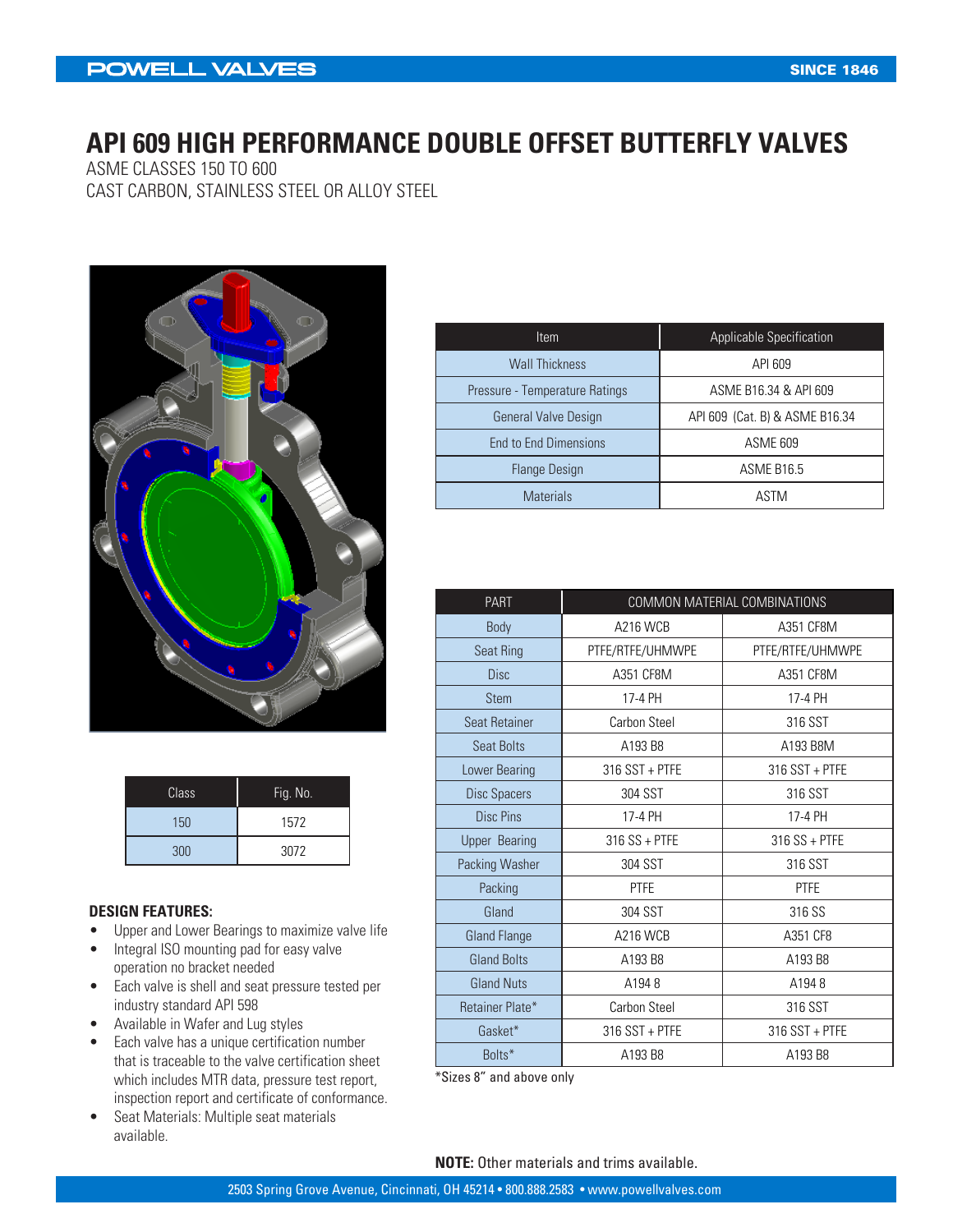#### **SINCE 1846**

# **HIGH PERFORMANCE DOUBLE OFFSET BUTTERFLY VALVE (WAFER STYLE) DIMENSIONS**





| Size       | A     | C     | D     | E     | F     | G     | Н     | M.FL.           |      | Weight          |
|------------|-------|-------|-------|-------|-------|-------|-------|-----------------|------|-----------------|
| <b>NPS</b> | $\ln$ | $\ln$ | $\ln$ | $\ln$ | $\ln$ | $\ln$ | $\ln$ | ISO             | Cv   | lbs             |
| <b>DN</b>  | mm    | mm    | mm    | mm    | mm    | mm    | mm    |                 |      | Kg              |
| 3          | 1.88  | 0.63  | 0.43  | 0.55  | 1.38  | 3.40  | 5.31  | F10             | 200  | 14              |
| 80         | 48    | 16    | 11    | 14    | 35    | 86    | 135   |                 |      | 6.4             |
| 4          | 2.12  | 0.63  | 0.43  | 0.55  | 1.38  | 4.13  | 6.70  | F10             | 390  | 22              |
| 100        | 54    | 16    | 11    | 14    | 35    | 105   | 170   |                 |      | 10 <sup>°</sup> |
| 6          | 2.25  | 0.79  | 0.55  | 0.63  | 1.50  | 5.14  | 7.88  | F <sub>10</sub> | 960  | 37              |
| 150        | 57    | 20    | 14    | 16    | 38    | 130.5 | 200   |                 |      | 16.8            |
| 8          | 2.50  | 0.94  | 0.67  | 0.70  | 2.28  | 6.18  | 9.21  |                 |      | 61              |
| 200        | 64    | 24    | 17    | 18    | 58    | 157   | 234   | F12             | 1600 | 27.6            |
| 10         | 2.81  | 1.10  | 0.79  | 0.70  | 2.28  | 8.40  | 11.10 |                 |      | 95              |
| 250        | 71    | 28    | 20    | 18    | 58    | 213   | 282   | F12             | 3130 | 43              |
| 12         | 3.19  | 1.42  | 0.98  | 0.87  | 2.36  | 9.90  | 12.72 |                 |      | 150             |
| 300        | 81    | 36    | 25    | 22    | 60    | 251   | 323   | F14             | 4280 | 68              |

| Class 300  |       |       |      |       |       |       |       |                 |             |                |
|------------|-------|-------|------|-------|-------|-------|-------|-----------------|-------------|----------------|
| Size       | A     | C.    | D.   | E     | F.    | G     | H.    | M.FL.           |             | Weight         |
| <b>NPS</b> | $\ln$ | $\ln$ | In.  | $\ln$ | $\ln$ | $\ln$ | $\ln$ | ISO             | Cv          | $\mathsf{lbs}$ |
| <b>DN</b>  | mm    | mm    | mm   | mm    | mm    | mm    | mm    |                 |             | Kg             |
| 3          | 1.88  | 0.63  | 0.43 | 0.55  | 1.38  | 3.78  | 6.30  |                 |             | 15             |
| 80         | 48    | 16    | 11   | 14    | 35    | 96    | 160   | F <sub>10</sub> | 200         | 6.8            |
| 4          | 2.12  | 0.63  | 0.43 | 0.55  | 1.38  | 4.33  | 6.93  | F <sub>10</sub> | 390         | 23             |
| 100        | 54    | 16    | 11   | 14    | 35    | 110   | 176   |                 |             | 10.5           |
| 6          | 2.31  | 0.79  | 0.55 | 0.63  | 1.50  | 5.85  | 8.58  | F <sub>10</sub> |             | 42             |
| 150        | 59    | 20    | 14   | 16    | 38    | 148.5 | 218   |                 | 960         | 19.1           |
| 8          | 2.88  | 1.10  | 0.79 | 0.71  | 2.28  | 7.15  | 10.24 | F12             | 1600        | 76             |
| 200        | 73    | 28    | 20   | 18    | 58    | 181.5 | 260   |                 |             | 34.5           |
| 10         | 3.25  | 1.42  | 0.98 | 0.87  | 2.36  | 9.33  | 12.13 | F14             |             | 130            |
| 250        | 83    | 36    | 25   | 22    | 60    | 237   | 308   |                 | 3130        | 59             |
| 12         | 3.62  | 1.58  | 1.10 | 0.87  | 2.36  | 11.22 | 13.78 |                 |             | 190            |
| 300        | 92    | 40    | 28   | 22    | 60    | 285   | 350   |                 | F14<br>4280 |                |

#### **ADDITIONAL SIZES, MATERIALS AND CLASSES AVAILABLE UPON REQUEST.**

2503 Spring Grove Avenue, Cincinnati, OH 45214 • 800.888.2583 • www.powellvalves.com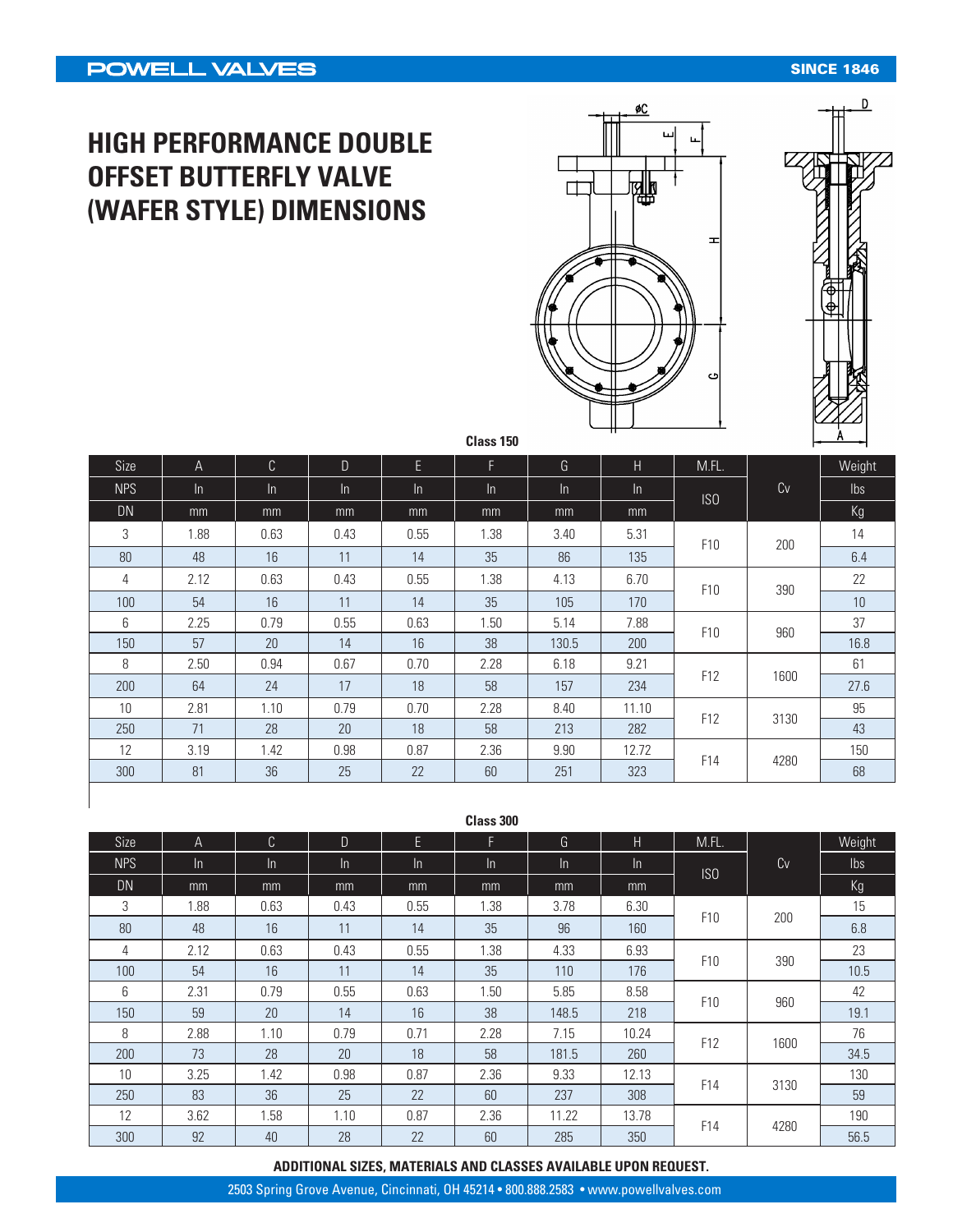### **SINCE 1846**

# **HIGH PERFORMANCE DOUBLE OFFSET BUTTERFLY VALVE (LUG STYLE) DIMENSIONS**





| Size           | $\mathsf A$ | $\mathsf B$ | $\mathsf C$ | $\mathsf{D}%$ | Ė     | F.   | G     | $\overline{H}$ | M.FL.           |       | Weight         |
|----------------|-------------|-------------|-------------|---------------|-------|------|-------|----------------|-----------------|-------|----------------|
| <b>NPS</b>     | ln          | ln          | $\ln$       | ln            | $\ln$ | ln   | ln    | ln             |                 | Cv    | $\mathsf{lbs}$ |
| <b>DN</b>      | mm          | mm          | mm          | mm            | mm    | mm   | mm    | mm             | ISO             |       | Kg             |
| 3              | 1.88        | 7.40        | 0.63        | 0.43          | 0.55  | 1.38 | 3.40  | 5.31           |                 |       | 15             |
| $80\,$         | 48          | 187         | 16          | 11            | 14    | 35   | 86    | 135            | F10             | 200   | 6.8            |
| $\overline{4}$ | 2.12        | 8.90        | 0.63        | 0.43          | 0.55  | 1.38 | 4.13  | 6.70           | F10             | 390   | 26             |
| 100            | 54          | 225         | 16          | 11            | 14    | 35   | 105   | 170            |                 |       | 11.8           |
| 6              | 2.25        | 11.00       | 0.79        | 0.55          | 0.63  | 1.50 | 5.14  | 7.88           | F10             | 960   | 42             |
| 150            | 57          | 280         | 20          | 14            | 16    | 38   | 130.5 | 200            |                 |       | 19.1           |
| $\, 8$         | 2.50        | 13.30       | 0.94        | 0.67          | 0.70  | 2.28 | 6.18  | 9.21           |                 |       | 67             |
| 200            | 64          | 337         | 24          | 17            | 18    | 58   | 157   | 234            | F12             | 1600  | 30.4           |
| 10             | 2.81        | 16.00       | 1.10        | 0.79          | 0.70  | 2.28 | 8.40  | 11.10          |                 | 3130  | 105            |
| 250            | 71          | 406         | 28          | 20            | 18    | 58   | 213   | 282            | F12             |       | 48             |
| 12             | 3.19        | 18.70       | 1.42        | 0.98          | 0.87  | 2.36 | 9.90  | 12.72          | F14             | 4280  | 160            |
| 300            | 81          | 476         | 36          | 25            | 22    | 60   | 251   | 323            |                 |       | 72.5           |
| 14             | 3.62        | 20.70       | 1.57        | 1.10          | 0.95  | 2.36 | 10.90 | 14.00          | F14             |       | 225            |
| 350            | 92          | 527         | 40          | 28            | 24    | 60   | 277   | 355            |                 | 5250  | 102            |
| 16             | 4.00        | 23.20       | 1.77        | $0.47x0.31*$  | 1.10  | 3.00 | 12.75 | 15.75          | F16             |       | 345            |
| 400            | 102         | 590         | 45          | $12x8*$       | 28    | 76   | 324   | 400            |                 | 8150  | 156.5          |
| 18             | 4.50        | 25.10       | 1.97        | $0.63x0.39*$  | 1.10  | 3.35 | 13.30 | 16.70          |                 |       | 460            |
| 450            | 114         | 638         | $50\,$      | 16x10*        | 28    | 85   | 338   | 424            | F16             | 10900 | 209            |
| $20\,$         | 5.00        | 27.40       | 2.17        | $0.71x0.43*$  | 1.26  | 3.75 | 14.50 | 18.43          | F <sub>25</sub> |       | 640            |
| 500            | 127         | 695         | 55          | 18x11*        | 32    | 95   | 369   | 468            |                 | 13350 | 290            |
| 24             | 6.06        | 32.00       | 2.56        | $0.78x0.47*$  | 1.34  | 3.95 | 17.00 | 21.50          | F25             |       | 960            |
| 600            | 154         | 814         | 65          | 20x12*        | 34    | 100  | 432   | 546            |                 | 20150 | 435            |
| $30\,$         | 7.50        | 38.50       | 3.39        | $0.87x0.55*$  | 1.65  | 4.75 | 22.45 | 31.10          | F30             |       | 1890           |
| 750            | 191         | 978         | 86          | 22x14*        | 42    | 120  | 570   | 790            |                 | 32550 | 857            |
| 36             | 8.00        | 45.70       | 3.94        | 1.10x0.63*    | 1.50  | 5.90 | 27.10 | 35.35          | F30             |       | 2970           |
| 900            | 203         | 1161        | 100         | 28x16*        | 38    | 150  | 688   | 898            |                 | 45200 | 1347           |

**Class 150**

**ADDITIONAL SIZES, MATERIALS AND CLASSES AVAILABLE UPON REQUEST.** \* Denotes key stem

2503 Spring Grove Avenue, Cincinnati, OH 45214 • 800.888.2583 • www.powellvalves.com